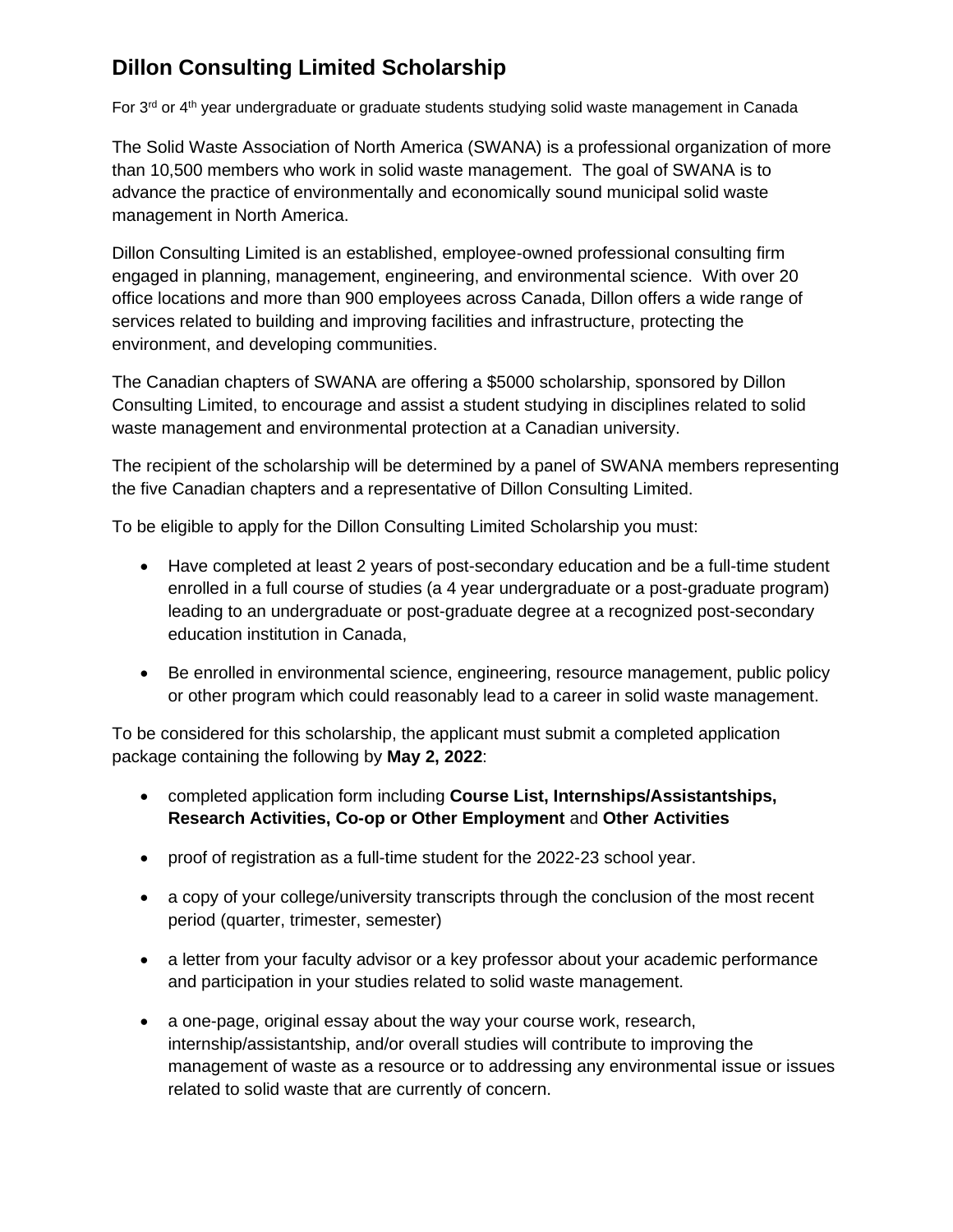Applications should be directed as follows:

| <b>From Universities Located in:</b>          | <b>Send Application Package to:</b> |
|-----------------------------------------------|-------------------------------------|
| <b>Atlantic Canada</b>                        | info@atcanswana.org                 |
| Quebec                                        | gmr@reseau-environnement.com        |
| Ontario                                       | office@swanaontario.org             |
| Alberta, Saskatchewan, Manitoba, NWT, Nunavut | office@swananorthernlights.org      |
| British Columbia, Yukon                       | info@swanabc.org                    |

The successful applicant will be notified before July 1, 2022.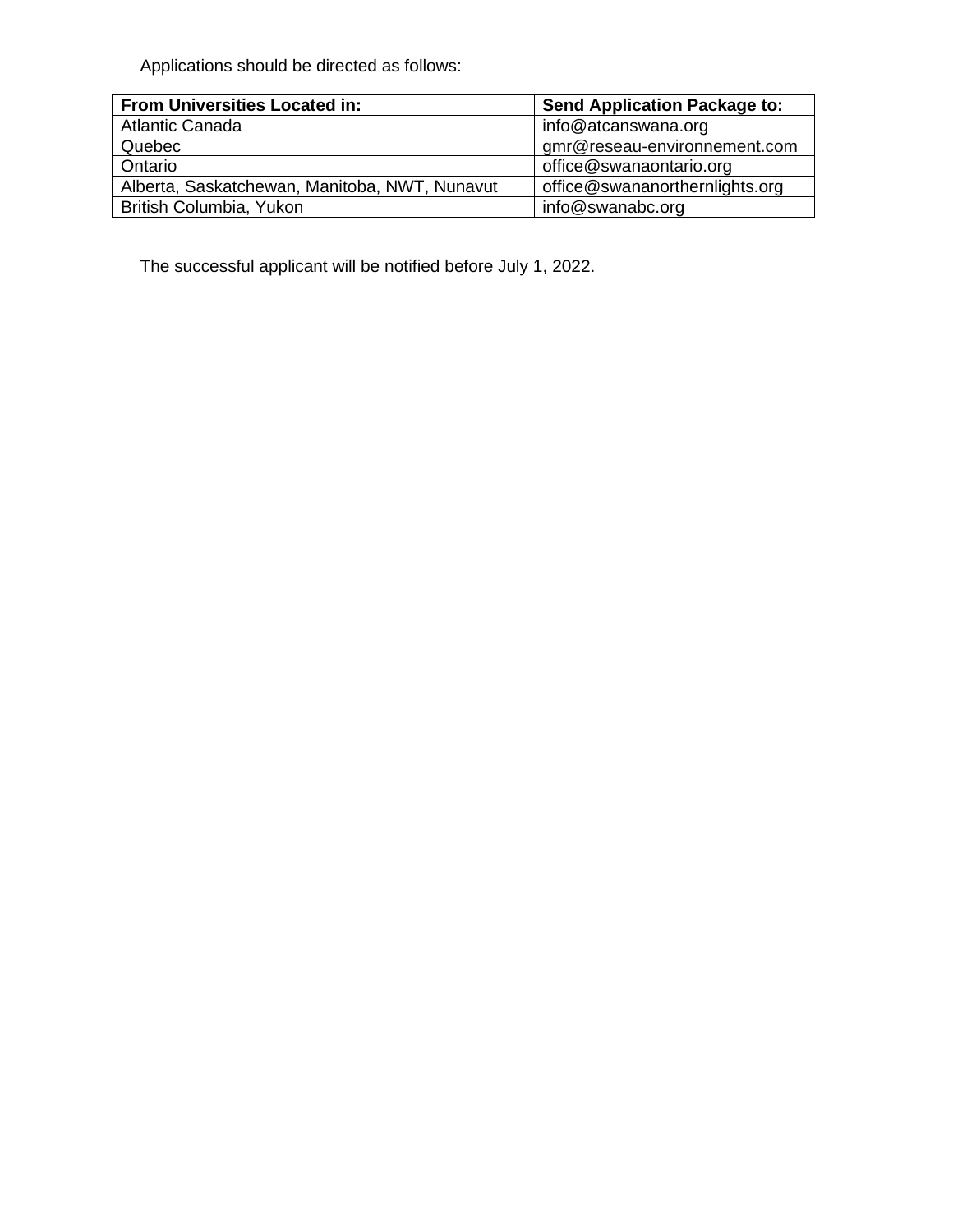### **Application for Dillon Consulting Limited Scholarship**

#### **1. Applicant Information**

| (First Name)        |                                          |       | (Last Name)         |               |                           |
|---------------------|------------------------------------------|-------|---------------------|---------------|---------------------------|
|                     | (Mailing Address)                        |       | (Street)            |               |                           |
| (City)              |                                          |       | (Province)          | (Postal Code) |                           |
| (Phone)             |                                          |       | (Email Address)     |               |                           |
|                     | 2. College/University Information        |       |                     |               |                           |
|                     | (Name of School)                         |       |                     |               |                           |
|                     | (Address of School)                      |       | $\overline{(City)}$ | (Province)    | (Postal Code)             |
| (Faculty)           |                                          |       | (Department)        |               | (Degree you are pursuing) |
|                     | (Expected graduation date)               |       |                     |               |                           |
|                     | 3. Post-Secondary Institutions Attended: |       |                     |               |                           |
| Name of Institution |                                          | Dates | Field of Study      |               | Year or Degree Completed  |
|                     |                                          |       |                     |               |                           |
|                     |                                          |       |                     |               |                           |

#### **4. Academics = 40%**

Provide proof of registration as a full time student for the 2022-23 school year.

Provide a copy of your college/university transcripts through the conclusion of the most recent period (quarter, trimester, semester). Indicate your cumulative mark or grade point average below and identify the maximum score possible in the scale used (e.g. percentage, 4.0 scale, 5.0 scale, other)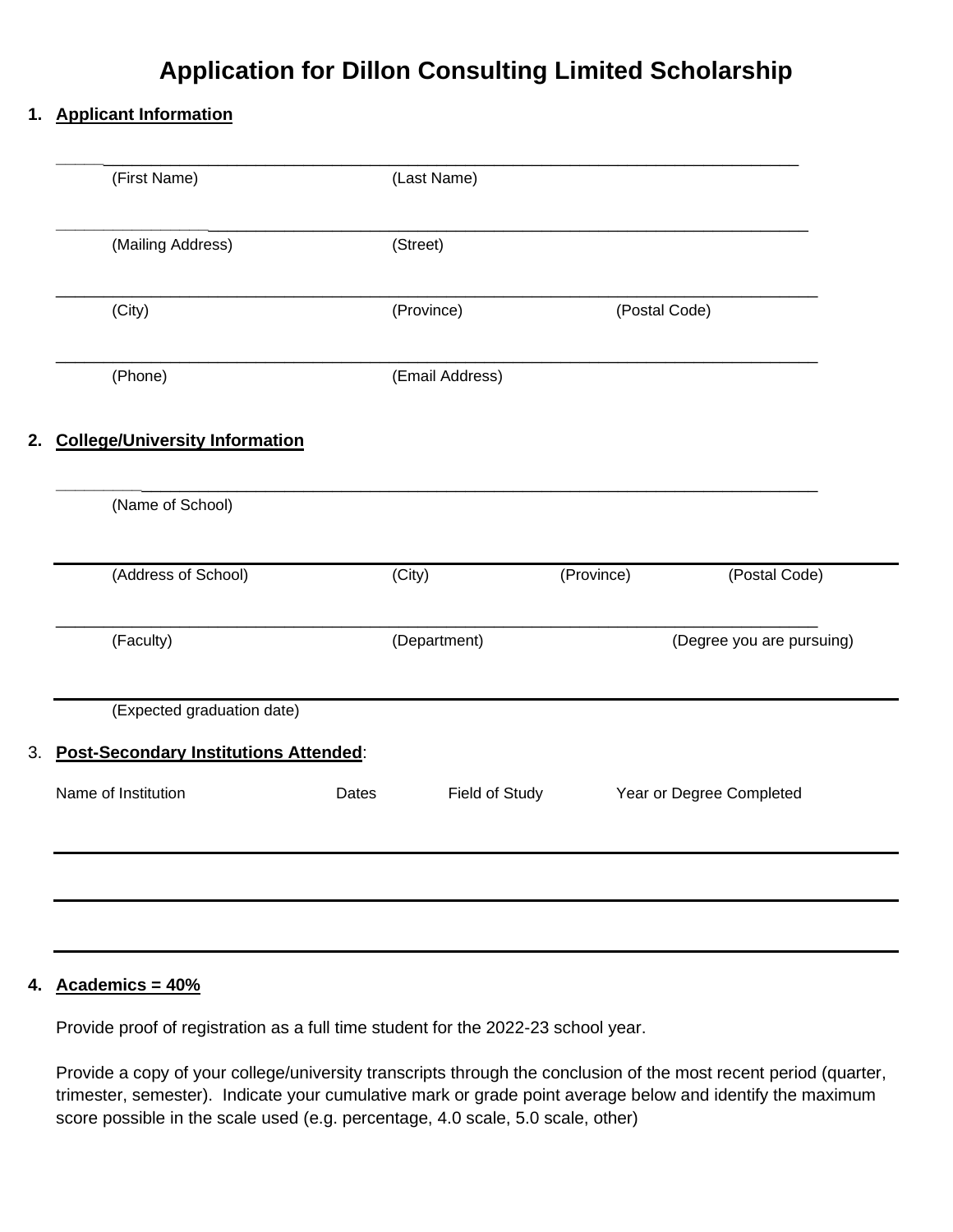Optional : Attach documentation of any other academic performance, awards or recognition and/or letters of recommendation related to academic performance that you believe should be considered.

#### **5. Relationship of Studies to Solid Waste Management = 40%**

Complete the forms that ask for information about Course List, Internships/Assistantships, Research Activities, Co-op or other employment related to solid waste management and/or a potential career in the industry.

Attach a letter from your faculty advisor or a key professor about your academic performance and participation in your studies related to solid waste management.

#### **6. Other Activities = 10%**

Complete the form that asks for information about your Other Activities.

#### **7. Original Essay = 10%**

Attach a one page, original essay about the way your course work, research, internship/assistantship, and/or overall studies will contribute to improving the management of waste as a resource or to addressing any environmental issue or issues related to solid waste that are currently of concern or in the news.

I declare that the information provided in this application is true and correct to the best of my knowledge:

Signature of Applicant Date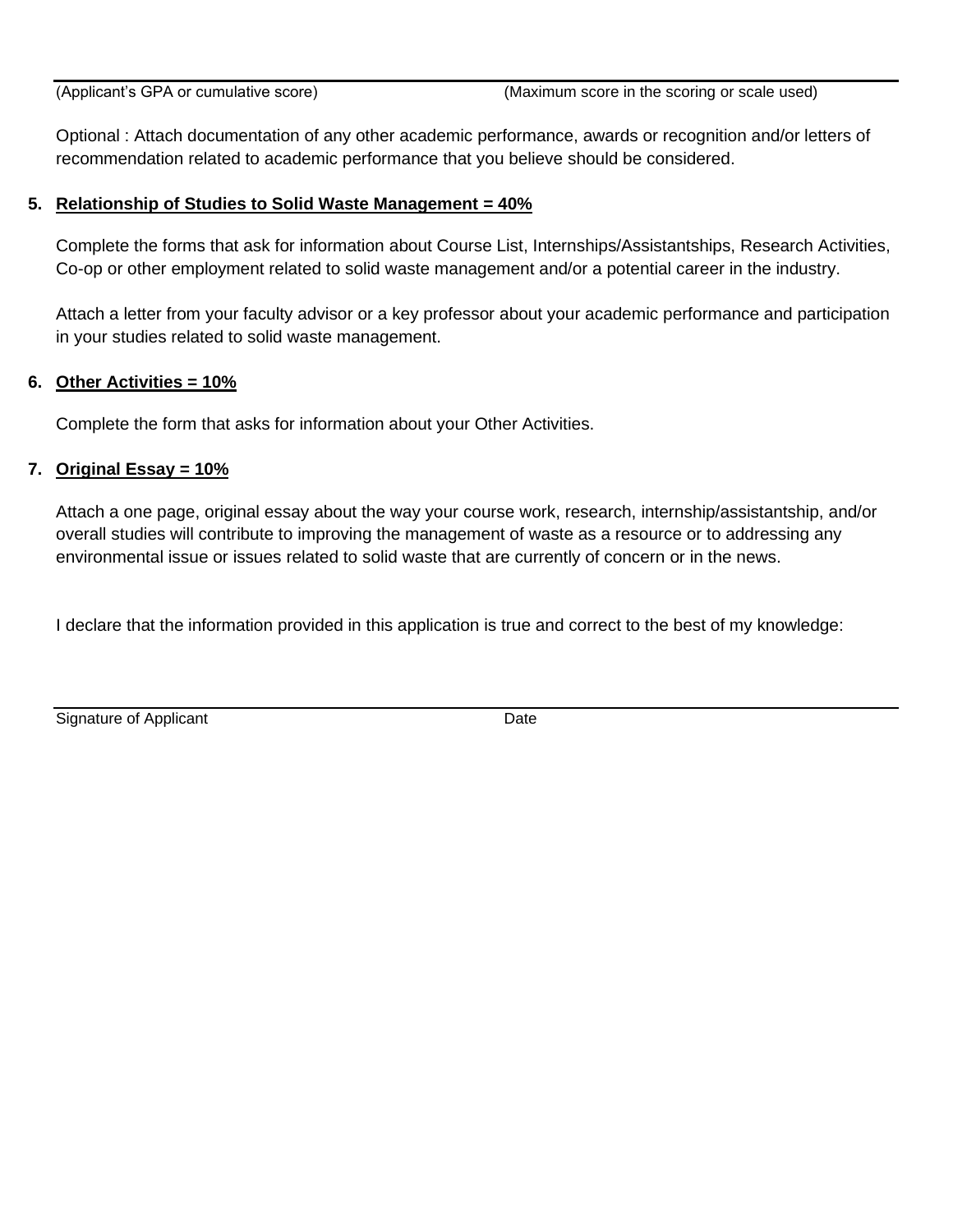# **Course List**

Please provide the course title, credit hours, grade earned and a brief (25 words) description of the course material that relates to solid waste management and/or a career in the industry. Copy the page if you need more space.

| Course Title        | <b>Credit Hours</b> | Grade |
|---------------------|---------------------|-------|
|                     |                     |       |
|                     |                     |       |
| Description         |                     |       |
| <b>Course Title</b> | <b>Credit Hours</b> | Grade |
|                     |                     |       |
| Description         |                     |       |
| <b>Course Title</b> | <b>Credit Hours</b> | Grade |
|                     |                     |       |
| Description         |                     |       |
| <b>Course Title</b> | <b>Credit Hours</b> | Grade |
|                     |                     |       |
|                     |                     |       |

\_\_\_\_\_\_\_\_\_\_\_\_\_\_\_\_\_\_\_\_\_\_\_\_\_\_\_\_\_\_\_\_\_\_\_\_\_\_\_\_\_\_\_\_\_\_\_\_\_\_\_\_\_\_\_\_\_\_\_\_\_\_\_\_\_\_\_\_\_\_\_\_\_\_\_\_\_\_\_\_

Description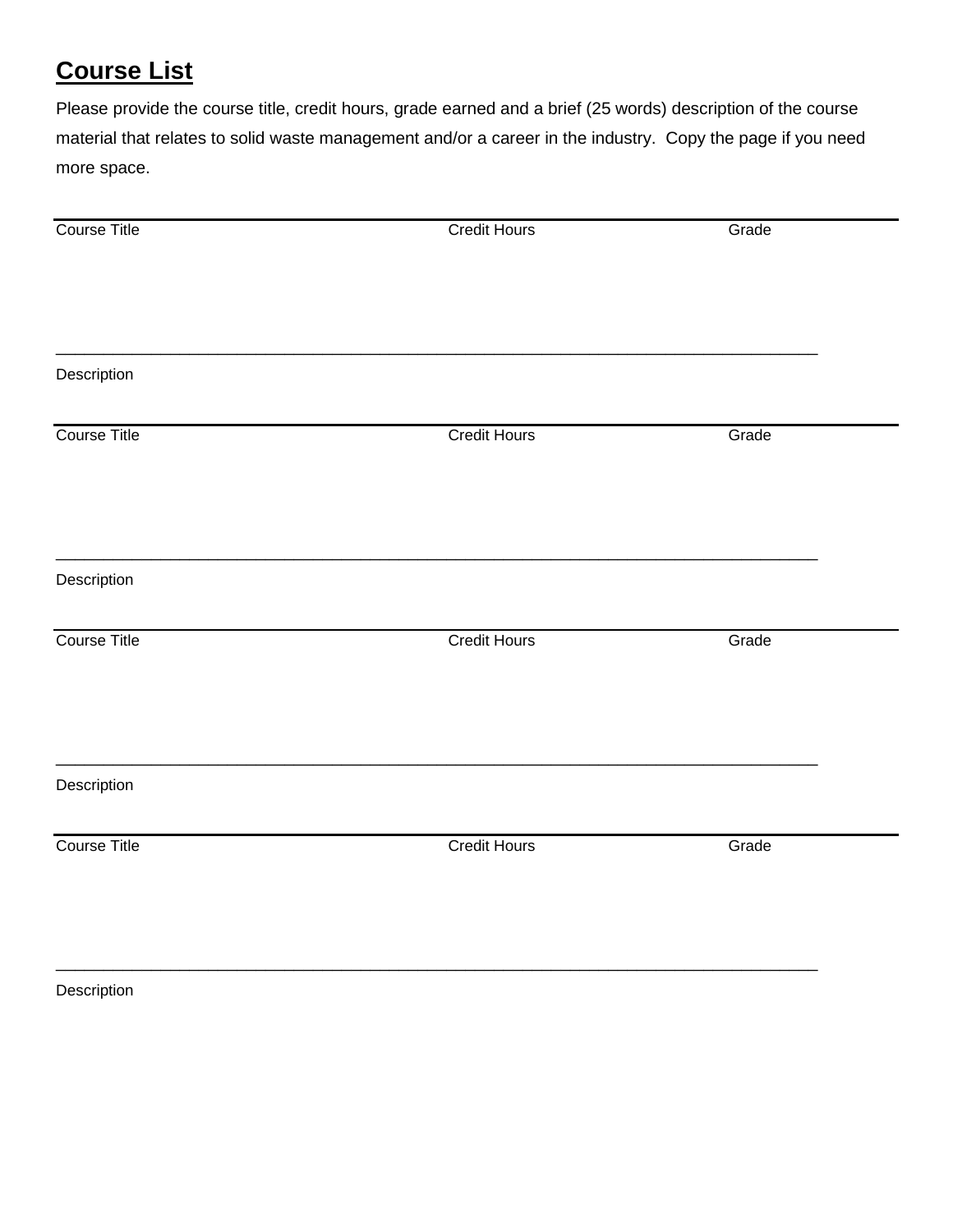### **Internships/Assistantships**

Provide enough information to allow the scholarship committee to understand what you did and its relevance to solid waste management. Please limit your description to no more than 250 words. Copy the page as needed to address additional internships and assistantships.

| Title |
|-------|
| Email |
|       |
|       |
|       |
|       |
| Title |
| Email |
|       |
|       |

\_\_\_\_\_\_\_\_\_\_\_\_\_\_\_\_\_\_\_\_\_\_\_\_\_\_\_\_\_\_\_\_\_\_\_\_\_\_\_\_\_\_\_\_\_\_\_\_\_\_\_\_\_\_\_\_\_\_\_\_\_\_\_\_\_\_\_\_\_\_\_\_\_\_\_\_\_\_\_\_

Description of what you did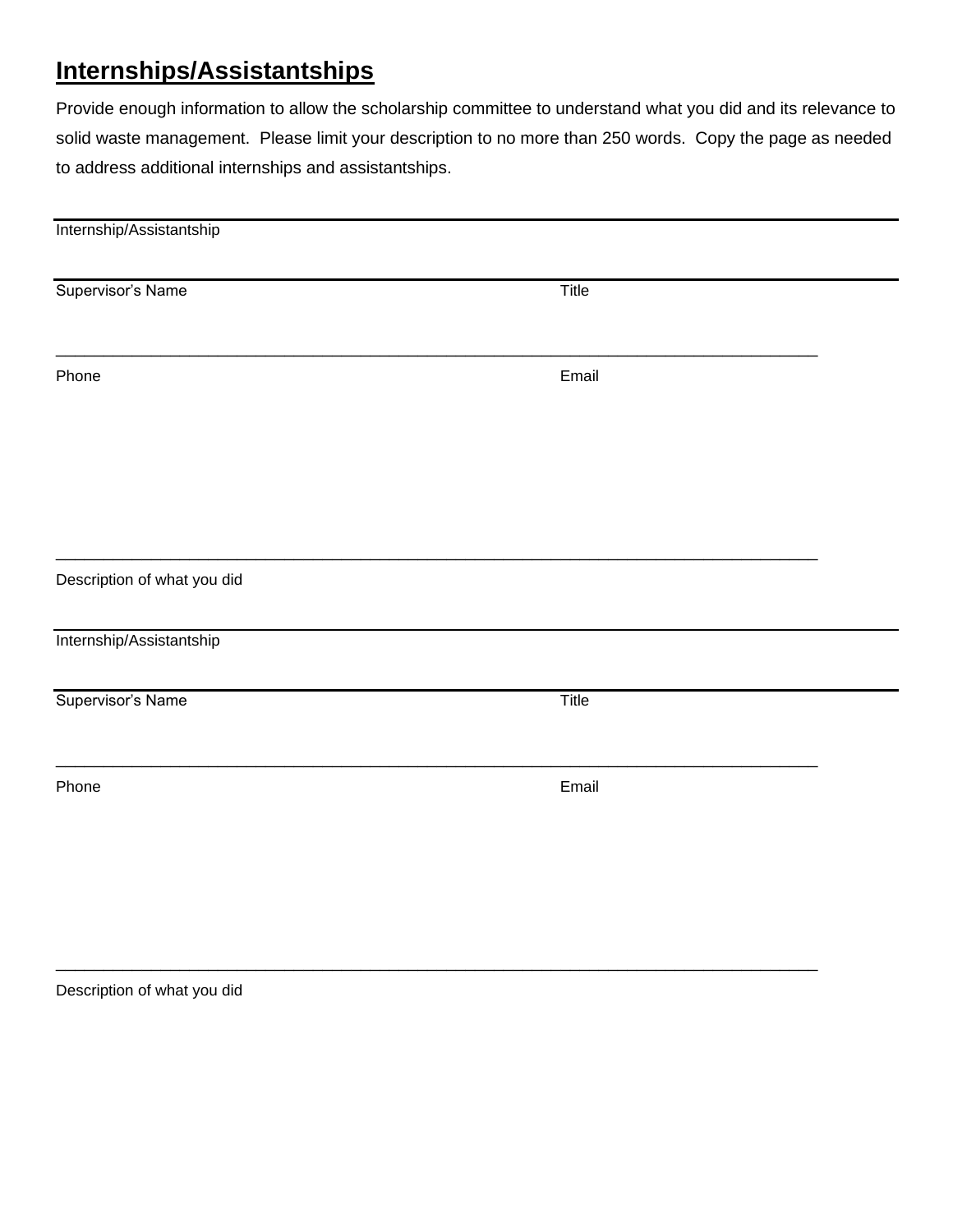## **Research Activities**

Please describe the nature and purpose, research protocol, schedule status, results to date, any anticipated practical application, and any publications resulting from your current and/or completed research projects or theses. Provide the name of your faculty advisor/supervisor for each activity. Copy the page as needed to address additional research efforts.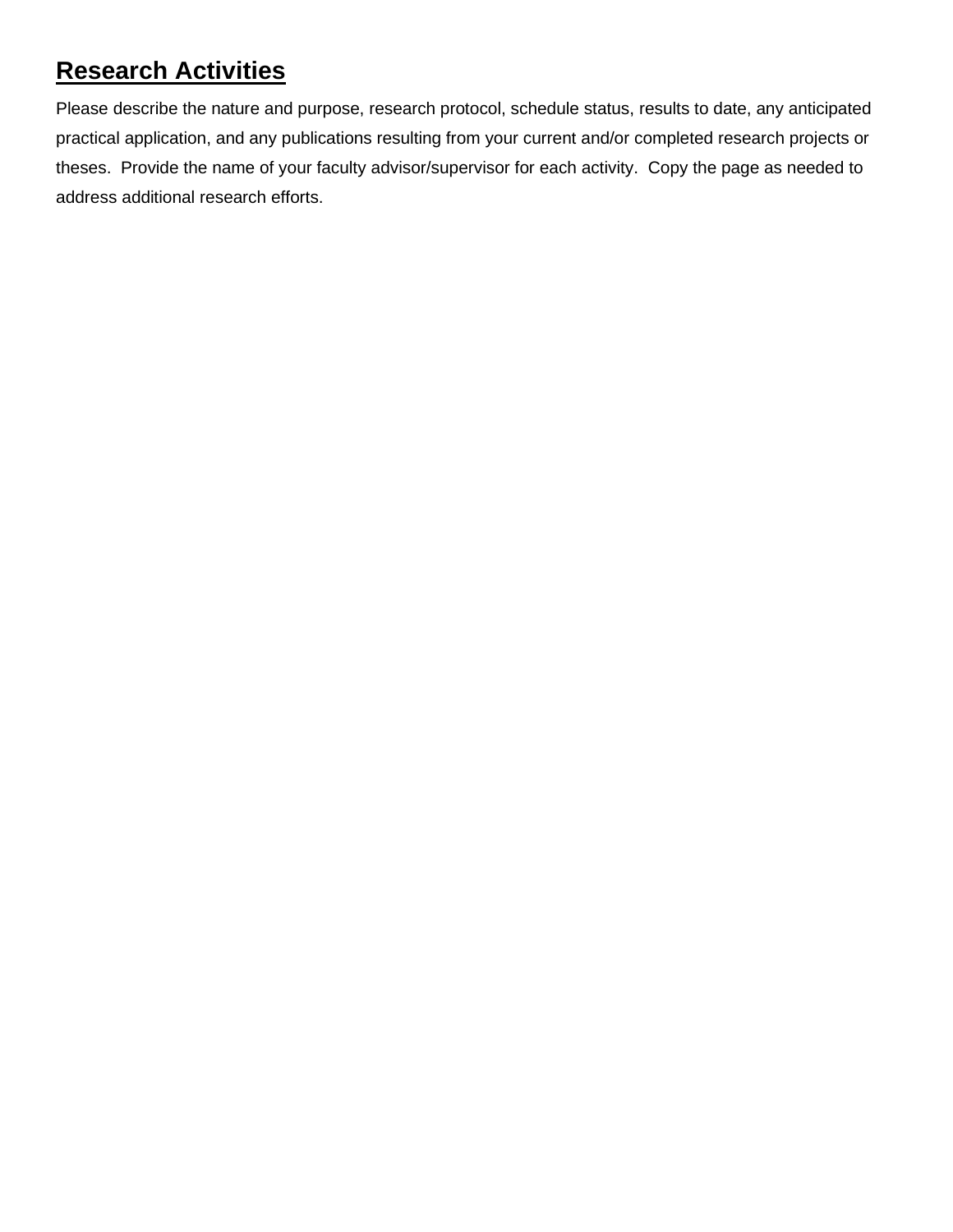### **Co-op or Other Employment**

Describe any co-op activities or summer/part-time/volunteer employment related to solid waste management and/or a potential career in the industry. Provide enough information that the committee members can understand your participation. Keep it brief and copy the page if you need more space.

\_\_\_\_\_\_\_\_\_\_\_\_\_\_\_\_\_\_\_\_\_\_\_\_\_\_\_\_\_\_\_\_\_\_\_\_\_\_\_\_\_\_\_\_\_\_\_\_\_\_\_\_\_\_\_\_\_\_\_\_\_\_\_\_\_\_\_\_\_\_\_\_\_\_\_\_\_\_\_\_

\_\_\_\_\_\_\_\_\_\_\_\_\_\_\_\_\_\_\_\_\_\_\_\_\_\_\_\_\_\_\_\_\_\_\_\_\_\_\_\_\_\_\_\_\_\_\_\_\_\_\_\_\_\_\_\_\_\_\_\_\_\_\_\_\_\_\_\_\_\_\_\_\_\_\_\_\_\_\_\_

\_\_\_\_\_\_\_\_\_\_\_\_\_\_\_\_\_\_\_\_\_\_\_\_\_\_\_\_\_\_\_\_\_\_\_\_\_\_\_\_\_\_\_\_\_\_\_\_\_\_\_\_\_\_\_\_\_\_\_\_\_\_\_\_\_\_\_\_\_\_\_\_\_\_\_\_\_\_\_\_

Activity

Duration and Frequency

Description of activity and your participation

Activity

Duration and Frequency

Description of activity and your participation

Activity

Duration and Frequency

Description of activity and your participation